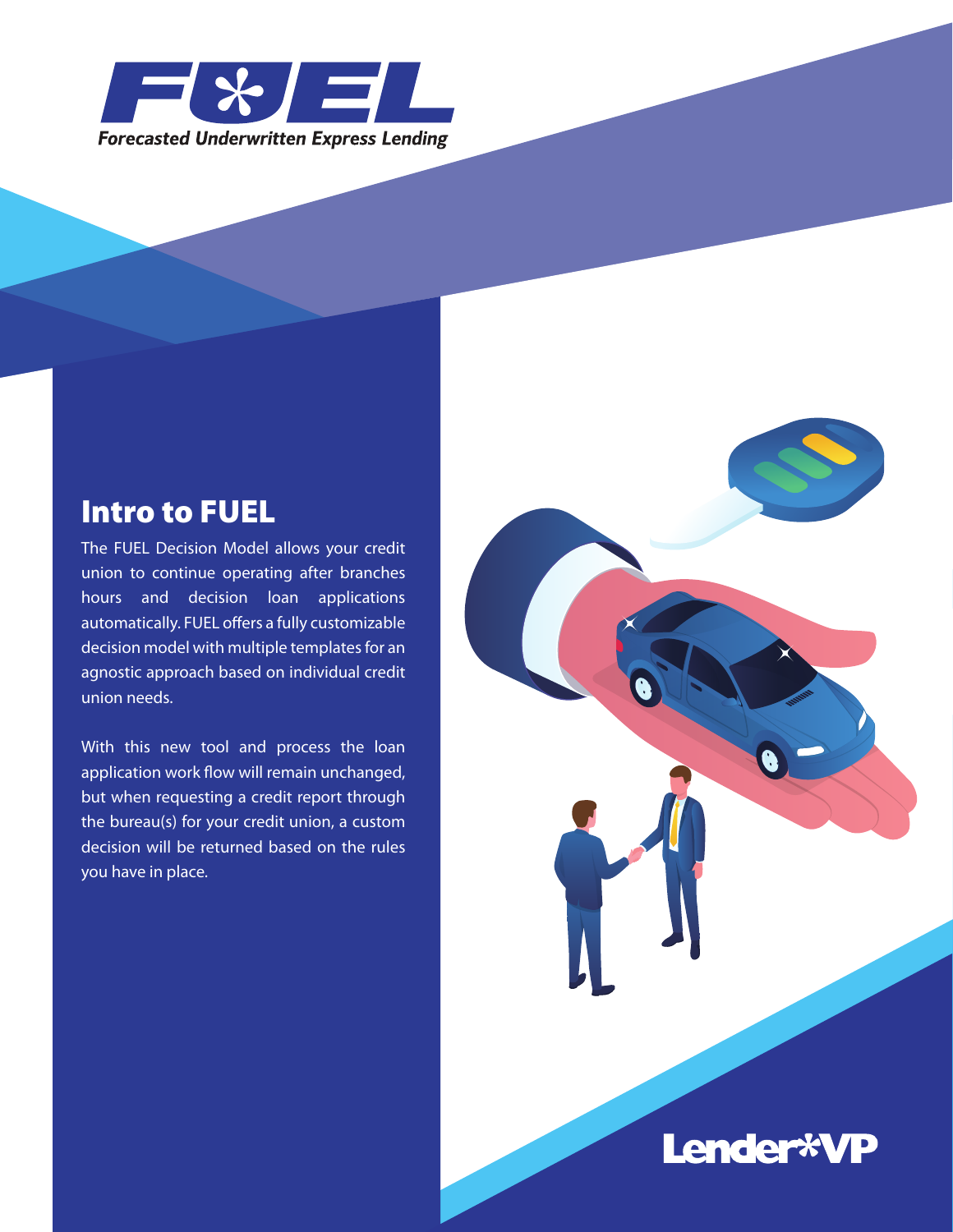

#### **Overview:**

The decision model comes with three standard templates (Direct, Indirect, Unsecured) with static attributes to be customized for your credit union. Those standard items are credit score, DTI, number of open trades, LTV, and # of open trades. Those attributes can be designed to determine a pass, review, or fail response based on the results. There is no change in the work flow from the current application process for staff in CU\*BASE.

#### **How it Works:**

After filling out the loan request and application information, initiate a credit report to run the applicant information against the decision model. The credit report and decision model will both be returned to CU\*BASE for review. Based on the configurations in place this could trigger an auto approval, decline, or filter fail. Applications that can not pass the decision model will need to be manually reviewed.

#### **Timeline:**

CU\*Answers Managed: We will schedule a Zoom meeting to go over the configurations for the templates and which delivery channels the decision model should be configured for.

Credit Union Managed: Complete the below questionnaire and return to Lender\*VP. Once the decision model is complete we will schedule a time to review and activate the decision model.

Credit Bureau Authorization Request Forms will be completed stating the bureau and model to facilitate credit report requests. Fill out attached form and return to lendervp@cuanswers.com to complete onboarding.

Please allow two weeks from all documents being returned for Lender\*VP to review and schedule a call to activate the decision model.



#### **Pricing:**

Included in the one-time onboarding cost is a set of three unique templates created by Lender\*VP covering the market needs such as – indirect, direct and unsecured loans. Each template will have parameters and options to that can be adjusted based on need.

Additionally, you can choose a fully customizable and build your templates from the extensive list of attributes available. Regardless if you use existing choices or build from the ground up – you will have the support of Lender\*VP to consult during the process and train your team to hit the ground running.

#### **\$3,500.00 one-time cost**

Includes three preconfigured and distinct templates

- Template parameters are adjustable
- On going cost of \$0.05 per decision after initial 12 months
- **FREE** annual tune up
- Model modifications \$25 per request
- Additional and optional templates \$500

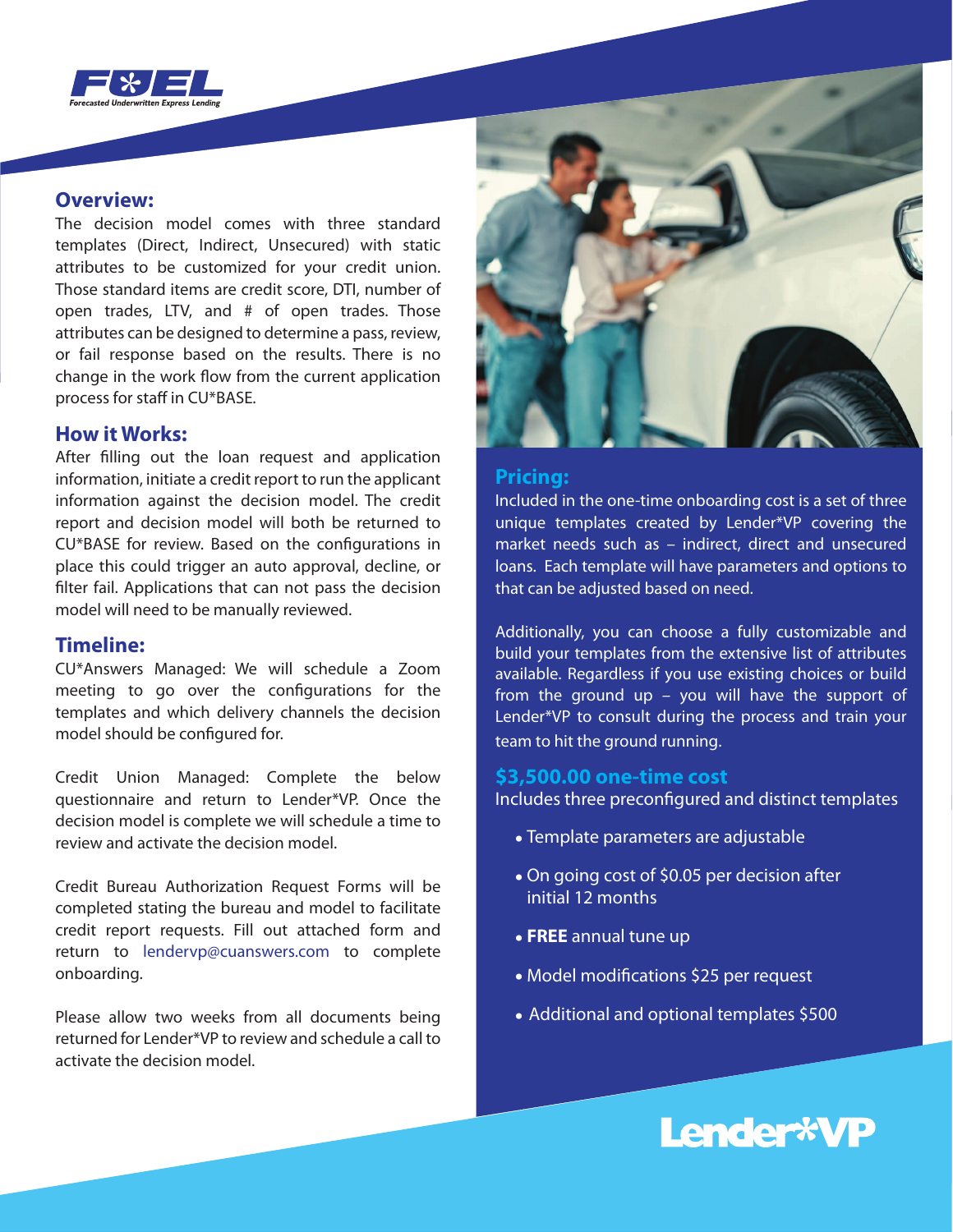

## Sync1 Decision Model

#### **Available Attributes**

Each Attribute can be set with a value of greater than, less than, equal to, not equal to, and less/greater than or equal to

#30 Day Late Payments #60 Day Late Payments #90 Day Late Payments # of Foreclosures # of Bankruptcies # of Charge Offs # of Collections # of Consumer Counsulting Accounts # of Inquires # of Loans at Lender # of Paid off Auto/Mortgage Trades # of Open Trades #of Active/Past Due Trades # of Public Records # of Trade Lines # of Warning Codes

# of Repossessions Address Mismatch Any Alerts on Credit Report Applicant Age 18+ **Charge Off Amounts** Collection Amounts Credit Score Current Address out of State Self Employed Debt Debt-to-Income Gross Income Loan Amount Member Y/N Loan Term in Months Loans to Yearly Income

LTV MLA Match Months at Lender Months at Residence Months on Bureau Month on Job Net Disposable Income Net Income OFAC Hit Oldest Tradeline in Months Payment-to-Income Revolving Debt Limit Vehicle Age Vehicle Mileage Warning Code Matrix Options

## Sync1 Decision Model

#### **Additional Attributes**

In addition to the attributes a matrix can be set to determine rate by combining two attributes:

- # of Open Trades # of Public Records # of Trade Lines Credit Score Debt Debt-to-Income Gross Income
- Loan Amount Loan Term in Months Loan to Yearly Income LTV Months at Residence Month on Job Net Disposable Income
- Net Income Oldest Tradeline in Months Payment-to-Income Revolving Debt Limit Vehicle Age Vehicle Mileage Warning Code

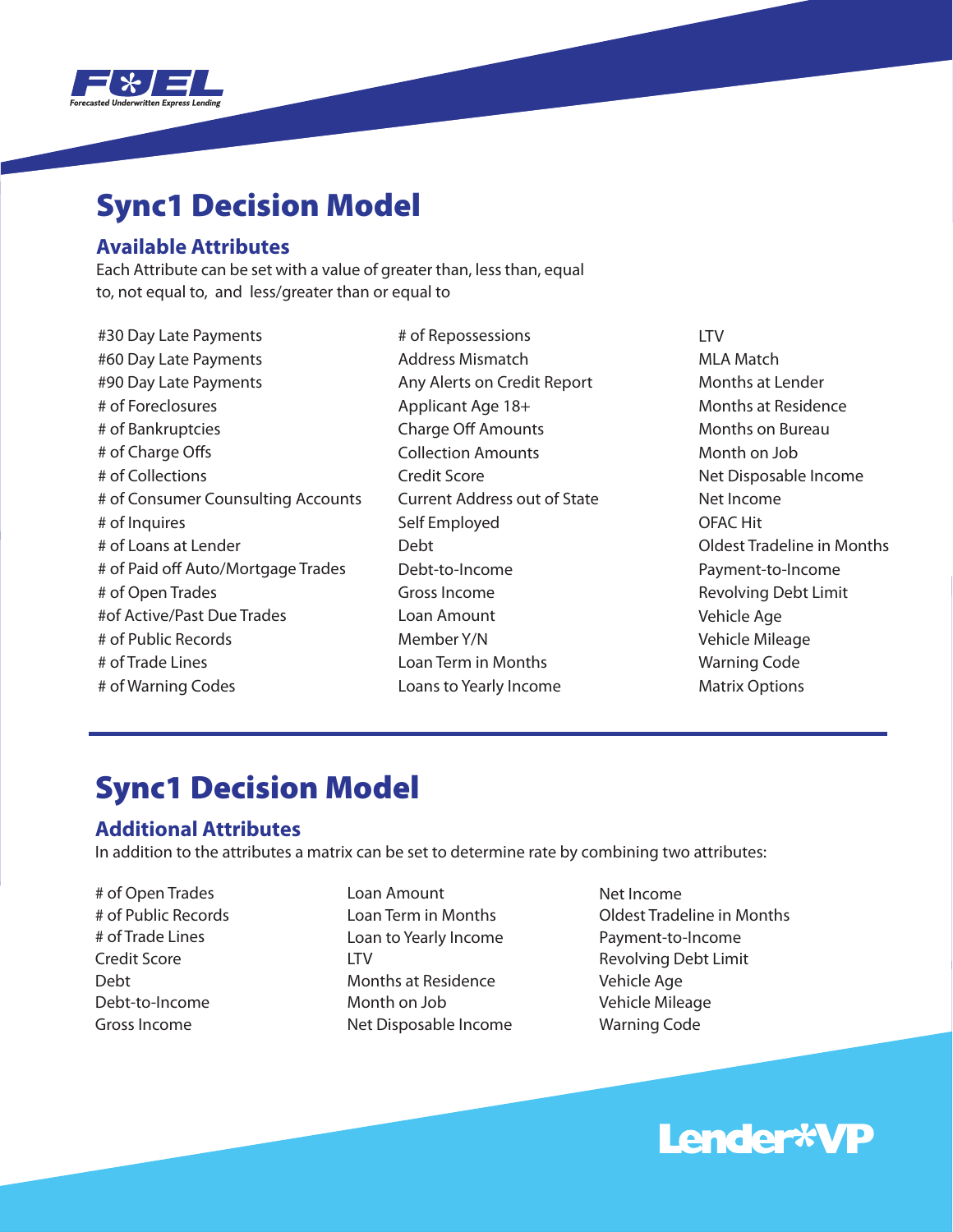

#### **Custom Decision Model Questionaire**

**Credit Union Name**

**Please answer the below questions, based on the question address the value, applicant type, and time frame.** 

#### **Minimum Requirements- A fail on any item will return credit score and manual review decision**

| <b>Question</b>              | <b>Answer</b> | <b>Value</b> | <b>Applicant</b> |
|------------------------------|---------------|--------------|------------------|
| Applicant Age > 18           | Answer        |              | Applicant        |
| Currently Self Employed      | Answer        |              | Applicant        |
| Current Address Out of State | Answer        |              | Applicant        |
| Months on Job                | Answer        |              | Applicant        |
| Months at Residence          | Answer        |              | Applicant        |
| Gross Income                 | Answer        |              | Applicant        |
| <b>OFAC Hit</b>              | Answer        |              | Applicant        |

|  | $\equiv$ 1 Applicant Age is 18 or older Yet $\times$ for all Applicant $\times$                              |
|--|--------------------------------------------------------------------------------------------------------------|
|  | $\equiv$ <b>T</b> Currently Self-Employed Nc $\vee$ for all Applicants $\vee$                                |
|  | $\equiv$ 1 Current Address is out of State Nc $\sim$ for all Applicants $\sim$                               |
|  | $\equiv$ 1 Months on job must be lequal to $\times$ a value of 0<br>sfor Any borrower w                      |
|  | $\equiv$ 10 Months at residence must be greater than or equal to $\times$ a value of 0<br>for Any borrower ~ |
|  | $\equiv$ 1 Gross income must be equal to $\times$ a value of \$0<br>for Any borrowe w                        |
|  | $\equiv$ 1 Loan Amount must be less than or equal to $\sim$ a value of \$0.                                  |

#### **Credit Requirements- A fail on any value will return a manual review**

| <b>Question</b>             | $\langle$ > or = | <b>Value</b> | <b>Applicant</b> | <b>Timeframe</b> |
|-----------------------------|------------------|--------------|------------------|------------------|
| Charge off                  | $\langle$ > or = |              | Applicant        |                  |
| # of public records         | $\langle$ > or = |              | Applicant        |                  |
| Any alerts on credit report | $\langle$ > or = |              | Applicant        |                  |
| #60 Day Late Payments       | $\langle$ > or = |              | Applicant        |                  |
| #90 Day Late Payments       | $\langle$ > or = |              | Applicant        |                  |
| # of Inquires               | $\langle$ > or = |              | Applicant        |                  |
| # of Foreclosures           | $\langle$ > or = |              | Applicant        |                  |
| # of Repossessions          | $\langle$ > or = |              | Applicant        |                  |
| Month on Bureau             | $\langle$ > or = |              | Applicant        |                  |
| # Past Due & Active Trades  | $\langle$ > or = |              | Applicant        |                  |
| # of Charge Offs            | $\langle$ > or = |              | Applicant        |                  |
| # of Bankruptcies           | $\langle$ > or = |              | Applicant        |                  |
| Payment to Income           | $\langle$ > or = |              | Applicant        |                  |
| Debt to Income              | $\langle$ > or = |              | Applicant        |                  |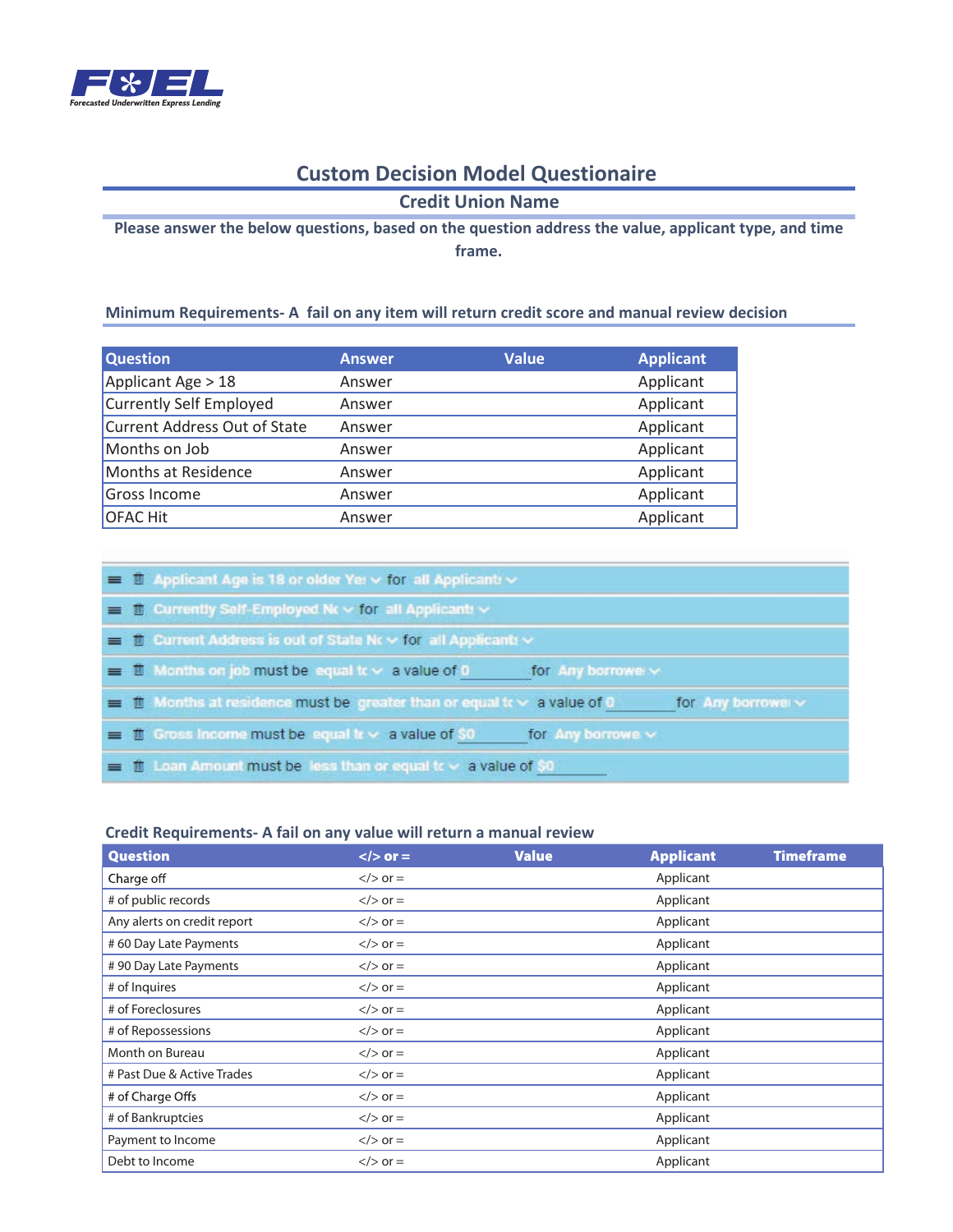# **Online Credit Bureau Access Setup Form CUANSWERS**



|                                         |                                                                                                                                                                          |        |                           | Revised: Sept 17, 2019                                      |  |  |  |
|-----------------------------------------|--------------------------------------------------------------------------------------------------------------------------------------------------------------------------|--------|---------------------------|-------------------------------------------------------------|--|--|--|
|                                         |                                                                                                                                                                          |        |                           |                                                             |  |  |  |
|                                         |                                                                                                                                                                          |        |                           |                                                             |  |  |  |
| bureau pulls to work properly!          | Please double-check all codes for accuracy; code numbers and passwords must be exact in order for credit                                                                 |        |                           |                                                             |  |  |  |
|                                         | $\Box$ MLA active on credit report (This applies to all bureaus)                                                                                                         |        |                           |                                                             |  |  |  |
| <b>Equifax</b>                          | Contact: Equifax Customer Service, cust.serv@equifax.com or 1-800-944-6000 #4                                                                                            |        |                           |                                                             |  |  |  |
| System to System Member Number:         | (NOTE: Must be a unique number for the CU*BASE online system.)                                                                                                           |        |                           |                                                             |  |  |  |
| <b>TransUnion</b>                       |                                                                                                                                                                          |        |                           | <b>Contact: Transunion Customer Service, 1-800-916-8800</b> |  |  |  |
| Bureau Market:                          | the control of the control of the control of the control of the control of the control of                                                                                |        | 2 numeric characters      |                                                             |  |  |  |
| Sub Bureau Market:                      |                                                                                                                                                                          |        | 2 numeric characters      |                                                             |  |  |  |
| <b>Industry Code:</b>                   |                                                                                                                                                                          |        | 1 alpha character         |                                                             |  |  |  |
| Member Code:                            |                                                                                                                                                                          |        | Max. 7 numeric characters |                                                             |  |  |  |
| Password:                               |                                                                                                                                                                          |        |                           | Max. 4 alphanumeric characters                              |  |  |  |
| Experian                                | Contact: Todd Sebold, todd.sebold@experian.com or 224-698-8216                                                                                                           |        |                           |                                                             |  |  |  |
| Preamble:                               |                                                                                                                                                                          |        | 4 alphanumeric characters |                                                             |  |  |  |
| <b>Subscriber Number:</b>               | <u> 1990 - Johann John Harry Harry Harry Harry Harry Harry Harry Harry Harry Harry Harry Harry Harry Harry Harry H</u>                                                   |        | 7 numeric characters      |                                                             |  |  |  |
| Password:                               |                                                                                                                                                                          |        | 3 alphanumeric characters |                                                             |  |  |  |
| <b>Other Preferred Settings</b>         |                                                                                                                                                                          |        |                           |                                                             |  |  |  |
|                                         | Allow loan application debt records to be filled in from credit report trade line data<br>$\Box$ Prompt for credit report pull upon creation of a new loan request       |        |                           |                                                             |  |  |  |
| <b>Data Retention Preferences</b>       |                                                                                                                                                                          |        |                           |                                                             |  |  |  |
| OR                                      | Will use the standard periods for retaining credit report data online in CU*BASE<br>(Summary=6 months, Decision=6 months, Detail=2 months unless linked to loan account) |        |                           |                                                             |  |  |  |
| retention periods):                     | Would prefer the following retention periods (we understand that additional charges will apply for longer                                                                |        |                           |                                                             |  |  |  |
| Summary:                                | months<br>Decision:                                                                                                                                                      | months | Detail:                   | months                                                      |  |  |  |
| Return the completed form to CU*Answers |                                                                                                                                                                          |        |                           |                                                             |  |  |  |
| Attn: Lender VP, Fax # 616-285-0825 or  |                                                                                                                                                                          |        |                           |                                                             |  |  |  |
|                                         | lendervp@cuanswers.com                                                                                                                                                   |        |                           |                                                             |  |  |  |

*\*Please complete the separate 247 Lender Startup Form if you wish to implement the 247 Lender decision model.*